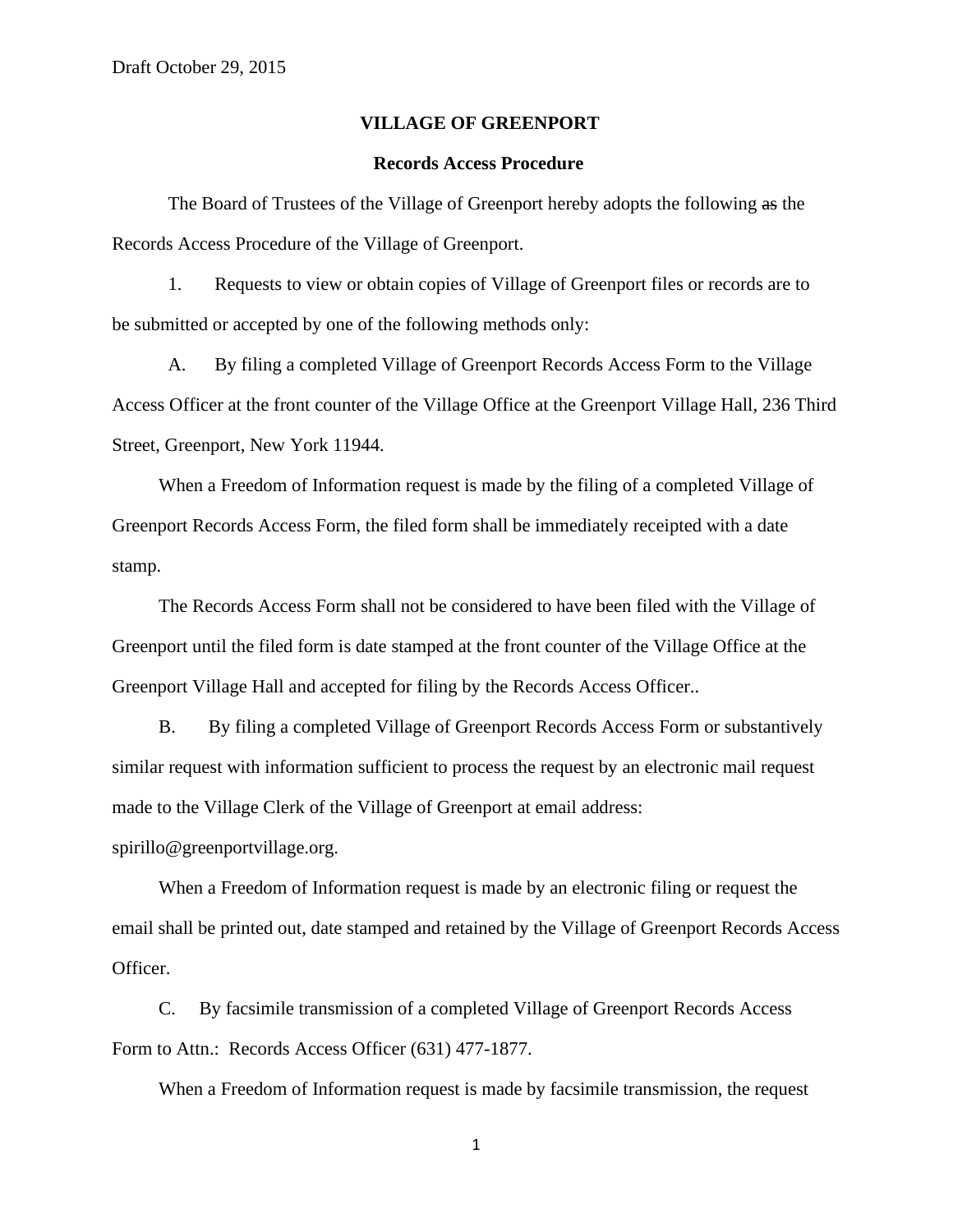shall be printed out, receipted with a date stamp and retained by the Village of Greenport Records Access Officer.

 2. Whichever method is used for filing, the receipted filed Records Access Form will immediately be delivered on filing to the Village Records Access Officer for processing.

 3. If the Records Access Request is for access to or a copy of a file or record of a property that is owned by the party making the request, and the Village staff is available in the department in which the requested file or record is maintained and the Records Access Officer is also available, the Records Access Office or Deputy Records Access Officer shall make the file or record available to the owner of the property at the time of or as soon after the time of the submission of the Records Access Form as practicable.

 4. At all times, only the Records Access Officer or the Deputy Records Access Officer shall be the person that transmits, delivers, or makes viewing of a file or record possible, and no other person shall provide copies or access to files or records to any person.

 5. All other requests will proceed in accordance with New York State Public Officers Law, the Village of Greenport Freedom of Information Policy and the Village of Greenport Records Access Procedure.

 6. In the event of requests that are made by a party that is not the owner of the property that is the subject of the requested file or record, and for all requests for a file or record that is not related to a specific property, the Records Access Officer within five business days of the date of the receipt of the request shall send a response by regular mail if the request was made in person or by facsimile transmission, or by electronic mail if the request was made by electronic mail, to the requesting party acknowledging receipt of the Request for Access.

 7. The five business day acknowledgment of the receipt of the Request for Access shall state (A) the date of the receipt of the Request for Access by the Village of Greenport; and (B) the expected date of the availability of the access or copy of the file or record which date

2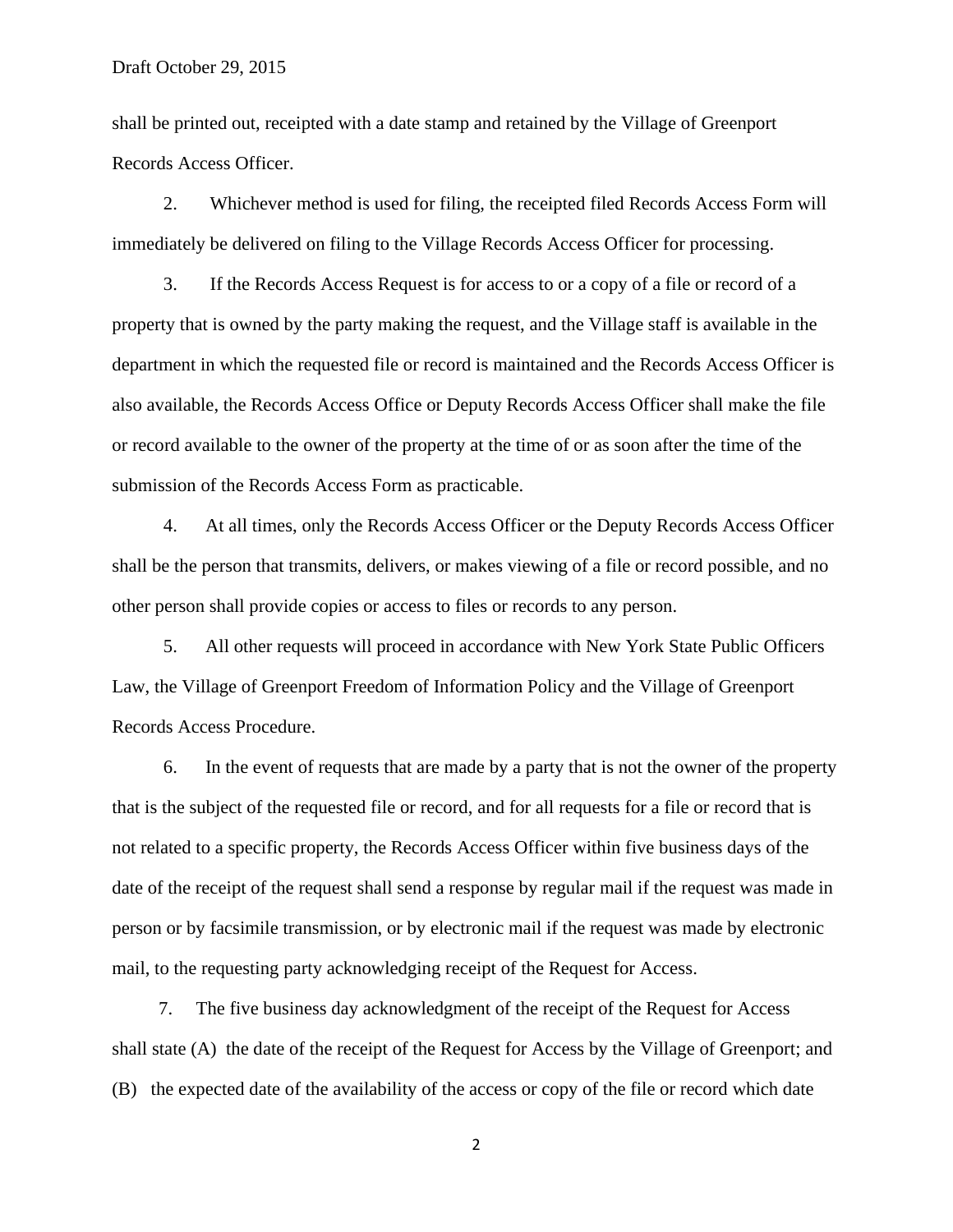shall not be more than twenty (20) business days from the date of the receipt of the request; or (C) in the event that the Records Access Officer has become aware prior to the issuance of the five business day response letter that the file or record does not exist or cannot be released to the public or is otherwise exempt from FOIL the Records Access Officer shall make a statement to that effect in the five business day response.

 8. In the event that the requested file or record is not available for good cause demonstrated for viewing or release within the time stated as expected on the five day response the Records Access Officer will send an additional communication to the party indicating the expected date of availability in a subsequent letter or email which shall state the good cause resulting in the delay until the file or record is viewed or the copy or until it is determined that the file or record does not exist or cannot legally be viewed or released which shall promptly be communicated by the Records Access Officer to the requesting party.

 9. The party requesting public record access shall deal only with the Records Access Officer or the public front counter staff of the Village regarding the request, and shall not make requests directly to other Village staff or departments.

 10 The cost for copying of any document or file is \$.25 per page up to a 8.5" x 14" page, and the actual cost of reproduction for all other documents or records.

 11. Good Cause for delay in response or production shall include but not be limited to: the age or expected location of the documents or files requested, the number of documents or files requested, other pending requests from the same party, unavailability of the file or record, the scope or volume of the files and records requested or legal review of the request or a possible preclusion or exemption from the requirement to release the requested file or record.

 12. Only a party that has completed and filed a Records Access Request Form may view a file or record. Up to two parties may view a file or record at the same time, at their request. A party reviewing a file or record may only do so in the presence of the Records

3